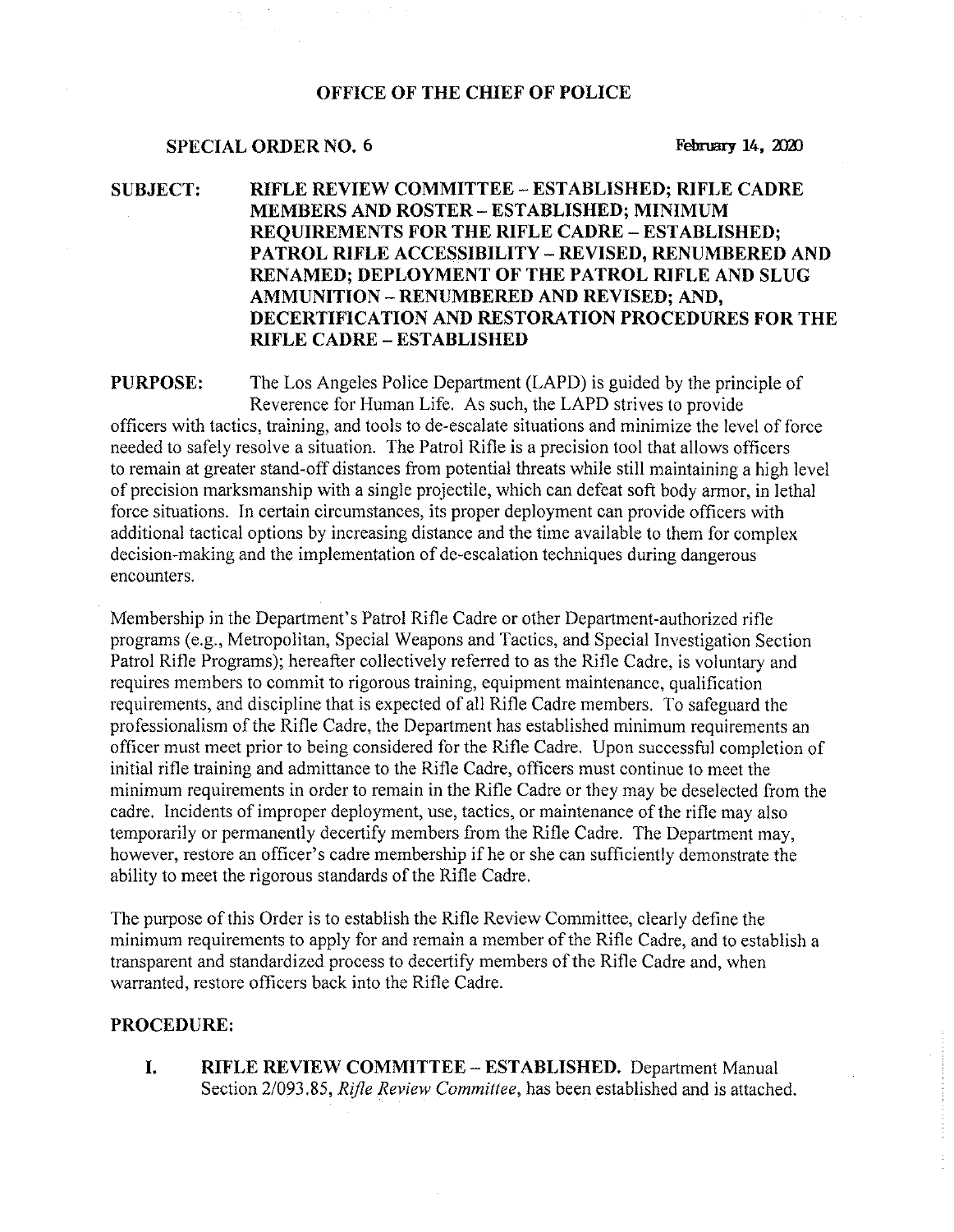- II. RIFLE CADRE MEMBERS AND ROSTER —ESTABLISHED. Department Manual Section 4/245.30, Rifle Cadre Members and Roster, has been established and is attached.
- III. MINIMUM REQUIREMENTS FOR THE RIFLE CADRE —ESTABLISHED. Department Manual Section 4/245.40, Minimum Requirements for the Rifle Cadre, has been established and is attached.
- IV. PATROL RIFLE ACCESSIBILITY —REVISED, RENUMBERED AND RENAMED. Department Manual Section 4/245.55, Patrol Rifle Accessibility, has been revised, renumbered, and renamed as Patrol Rifle Storage and Accessibility, Department Manual Section 4/245.50. Attached is the revised Department Manual Section with revisions indicated in italics.
- V. DEPLOYMENT OF THE PATROL RIFLE AND SLUG AMMUNITION RENUMBERED AND REVISED. Department Manual Section 4/245.50, Deployment of The Patrol Rifle and Slug Ammunition, has been renumbered as Department Manual Section 4/245.60, and revised. Attached is the revised Department Manual Section with revisions indicated in italics.
- VI. DECERTIFICATION AND RESTORATION PROCEDURES FOR THE RIFLE CADRE —ESTABLISHED. Department Manual Section 4/245.70, Decertification and Restoration Procedures for the Rifle Cadre, has been established and is attached.

AMENDMENTS: This Order establishes Sections 2/093.85, 4/24530, 4/245.40, and 4/245.70, and amends sections 4/245.50 and 4/245.60 of the Department Manual.

AUDIT RESPONSIBILITY: The Commanding Officer, Audit Division, shall review this directive and determine whether an audit or inspection shall be conducted in accordance with Department Manual Section 0/080.30.

MICHEL R. MOORE Chief of Police

Attachment

DISTRIBUTION "D"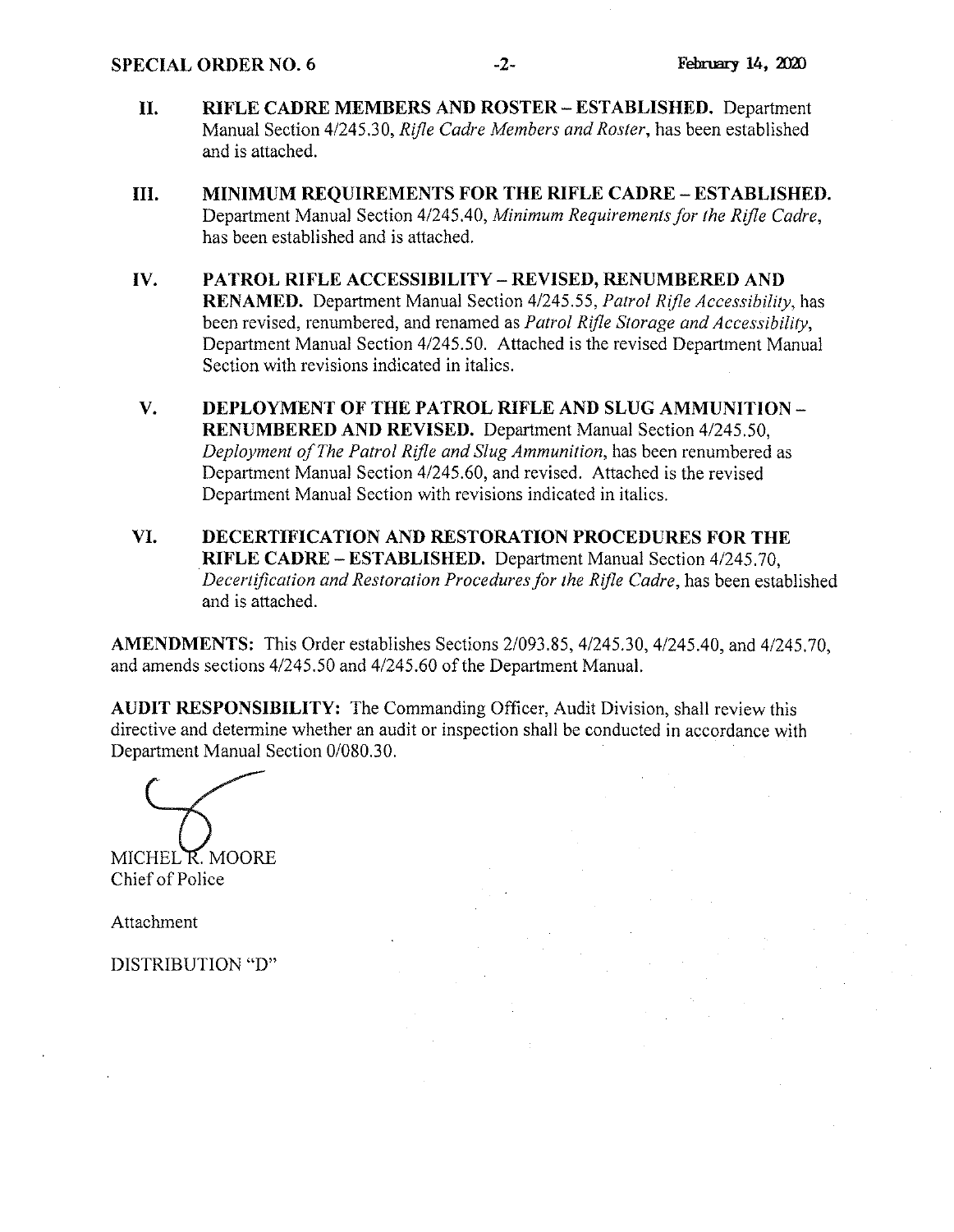### 093.85 RIFLE REVIEW COMMITTEE.

### **Responsibilities.** The Rifle Review Committee (RRC) is responsible for the following:

• Review of all requests and referrals to restore a Rifle Certified Officer (RCO) to Active status, maintain an RCO 's Inactive status, or Decertify an RCO;

Note: Any assessment of decertification shall include a review of the proper deployment, use, retention, tactics and maintenance of the cadre member's rifle, as well as a review of the judgement exercised by the RCO.

- Hear referral presentations made by commanding officers, when requested;
- Initiate changes to an RCO's status to include Active, Inactive or Decertified status;

Note: Immediate decertification may be initiated by the RRC or the Chief of Police, based upon, but not limited to, any referrals, direct observations, video footage, Use of Force adjudications or other information brought to the Department's attention.

- Evaluate patrol rifle policies and procedures as they relate to deployment, use, retention, tactics, and maintenance;
- Determine  $RCO$ 's continued participation in the Rifle Cadre;
- Review and approve/deny RCO appeals to be restored to the Rifle Cadre;
- Provide direction on the necessary steps for Inactive or Decertified RCOs to attain restoration; and,
- Meet on a quarterly basis, as needed.

Note: An RCO is defined as any officer authorized to deploy the rifle (as defined in Manual Section 4/245.30).

The RRC will review all submitted referrals/requests pertaining to the status of a Rifle Cadre member. After reviewing all of the related documents, video footage, and any written response from the involved employee, the RRC will determine the appropriate status (Active, Inactive, or Decertified) for the member in question and direct corrective measures necessary to restore the member to Active status at a later date, if appropriate. These corrective measures may include, but are not limited to, successful qualification and/or recertification, completion of a weapon manipulation test, repeat of Patrol Rifle School, or other training. The RRC can make a final determination on a member's status (Active or Decertified) either at the time of the committee meeting, or defer the determination to a future meeting after a specified period of time, or after the RCO has completed the specified corrective actions (e.g., training, qualification).

At the completion of each RRC meeting, the Committee shall provide written correspondence notifying the involved officer(s), via his or her chain of command, and In-Service Training Division of the XRC's determination including any restorative actions that shall be completed and the date for completion, if applicable.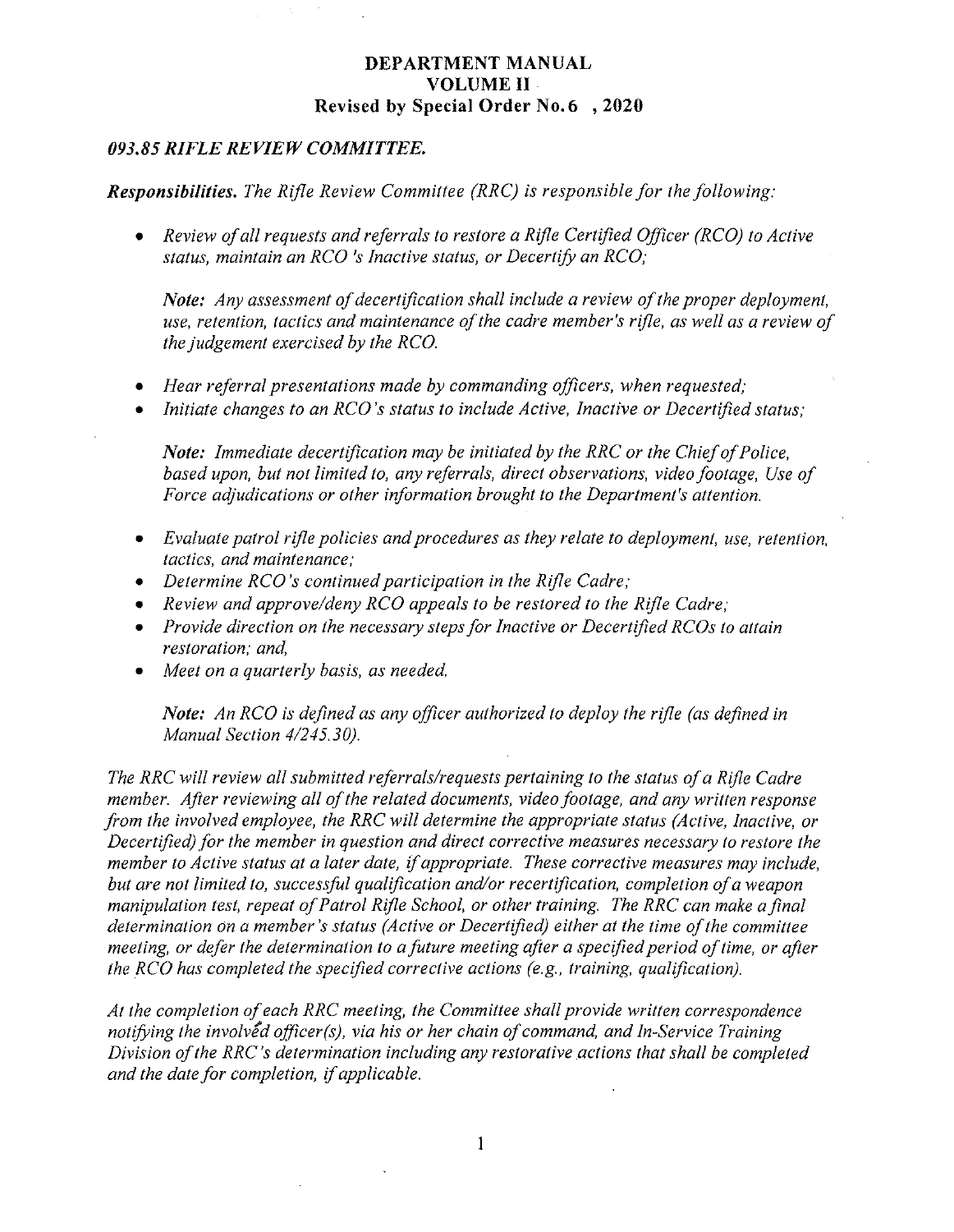Membership. The RRC is comprised of a representative from the following Department entities:

- Personnel and Training Bureau (Chair);
- Involved employee's bureau commanding officer;
- Commanding Officer, Critical Incident Review Division;
- Officer in Charge, Firearm Training Section, In-Service Training Division;
- Officer in Charge, In-Service Training Division, Rifle/Slug Unit;
- Commanding Officer, Risk Management Legal Affairs Group; and,
- Patrol Rifle Cadre Peer Member.

**Reviewing Officer.** The Director, Office of Support Services, is the Reviewing Officer on all status determinations within the jurisdiction of the RRC. If the Reviewing Officer disagrees with the RRC's restoration or decertification determination, he or she can present the determination to the Chief of Police for a final decision.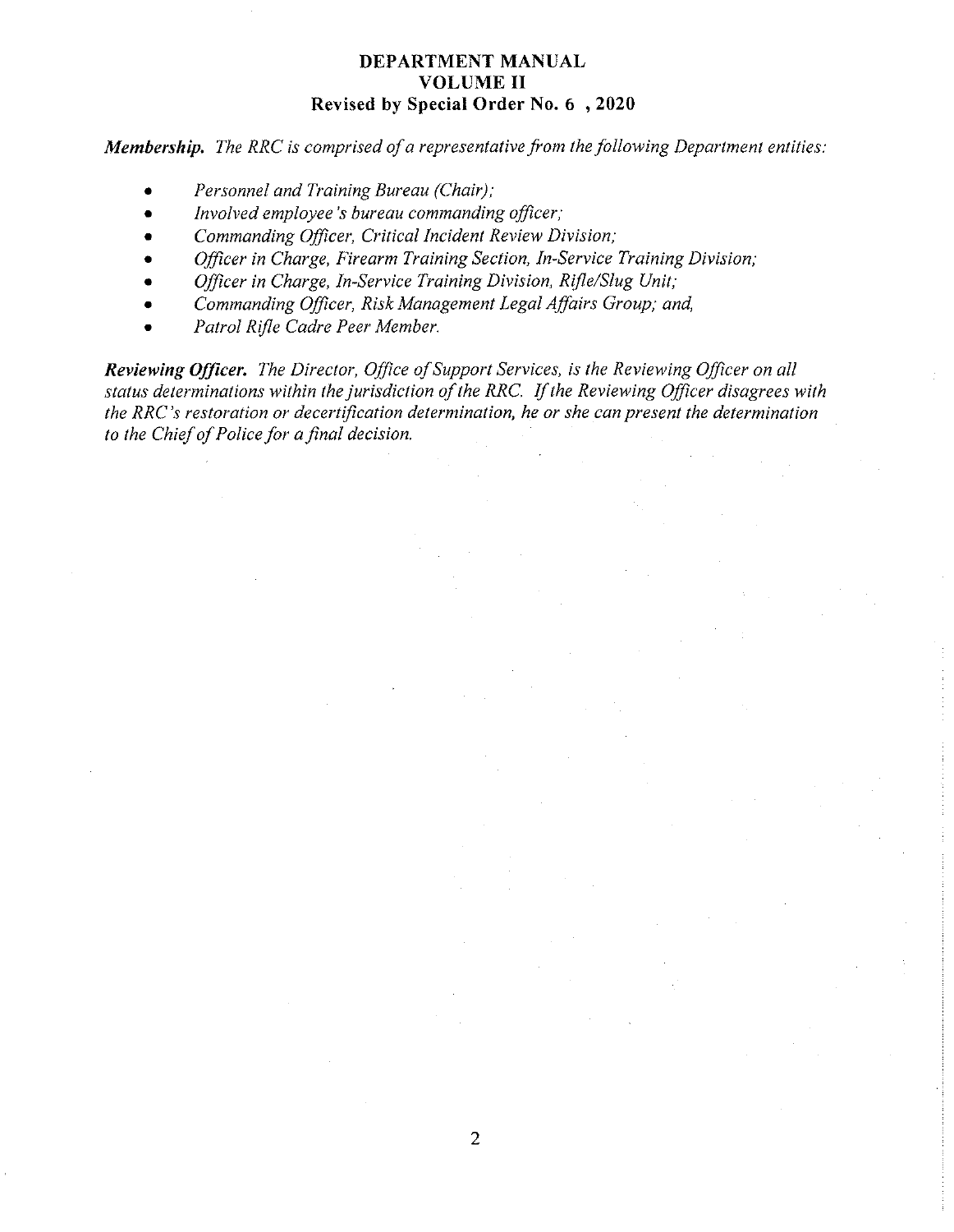245.30 RIFLE CADRE MEMBERS AND ROSTER. Listed below are classifications for the Patrol Rifle Cadre or other authorized rifle programs (hereafter collectively referred to as Rile Cadre) members:

Note: A Rifle Certified Officer (RCO) is defined as any officer authorized to deploy a rifle. This includes, but is not limited to, personnel assigned to the Rifle Cadre, Metropolitan Division (all platoons), or any other specialized units authorized to deploy the rifle.

Active Rifle Cadre Member. An Active Rifle Cadre member is a Rifle Certified Officer (RCO) in good standing who is authorized to retain and deploy a rifle in the field, consistent with established policies and procedures.

Inactive Rifle Cadre Member. An Inactive Rifle Cadre member is an RCO who has been temporarily suspended from deploying the rifle in the field due to:

- A failure to requalify during a calendar year;
- A failure to recertify during a calendar year; or,

Note: Any RCD who has become Inactive due to a failure to requalify or recertify may automatically regain Active status by achieving a qualifying score at the next subseguent requalification or recertification.

• Placement on Inactive Status by his or her commanding officer, staff assigned to In-Service Training Division Patrol Rifle Tactical Shotgun Unit, Rifle Review Committee, Use of Force Review Board/Committee, or the Chief of Police.

Inactive RCOs shall store their Department-issued or privately-purchased rifles in a Department locker or secure work site and no longer deploy their rifle until such time as they are restored to Active status.

Decertified Rifle Cadre Member. A Decertified RCO is a member who has been decertified from the Rifle Cadre due to a failure to requalify and recertify within a calendar year, or who has exhibited improper deployment, use, tactics, or maintenance of the rifle. A Decertified RCO who has been assigned a Department patrol rifle shall return the Department patrol rifle and support equipment to the Department Armory within 10 calendar days of being notified of his or her Decertified status. A Decertified RCO who possesses a privately-purchased patrol rifle shall not deploy the rifle and shall store it at a location outside of Department facilities in accordance with applicable statutory provisions and/or local ordinances for the storage and private use of the weapon.

Commanding Officer, In-Service Training Division, Responsibilities. The Commanding Officer, In-Service Training Division, shall ensure that the Firearms Training Section, In-Service Training Division, maintains a roster of Active, Inactive, and Decertified RCOs and that officers and their commanding officers are notified when an RCO's classification changes.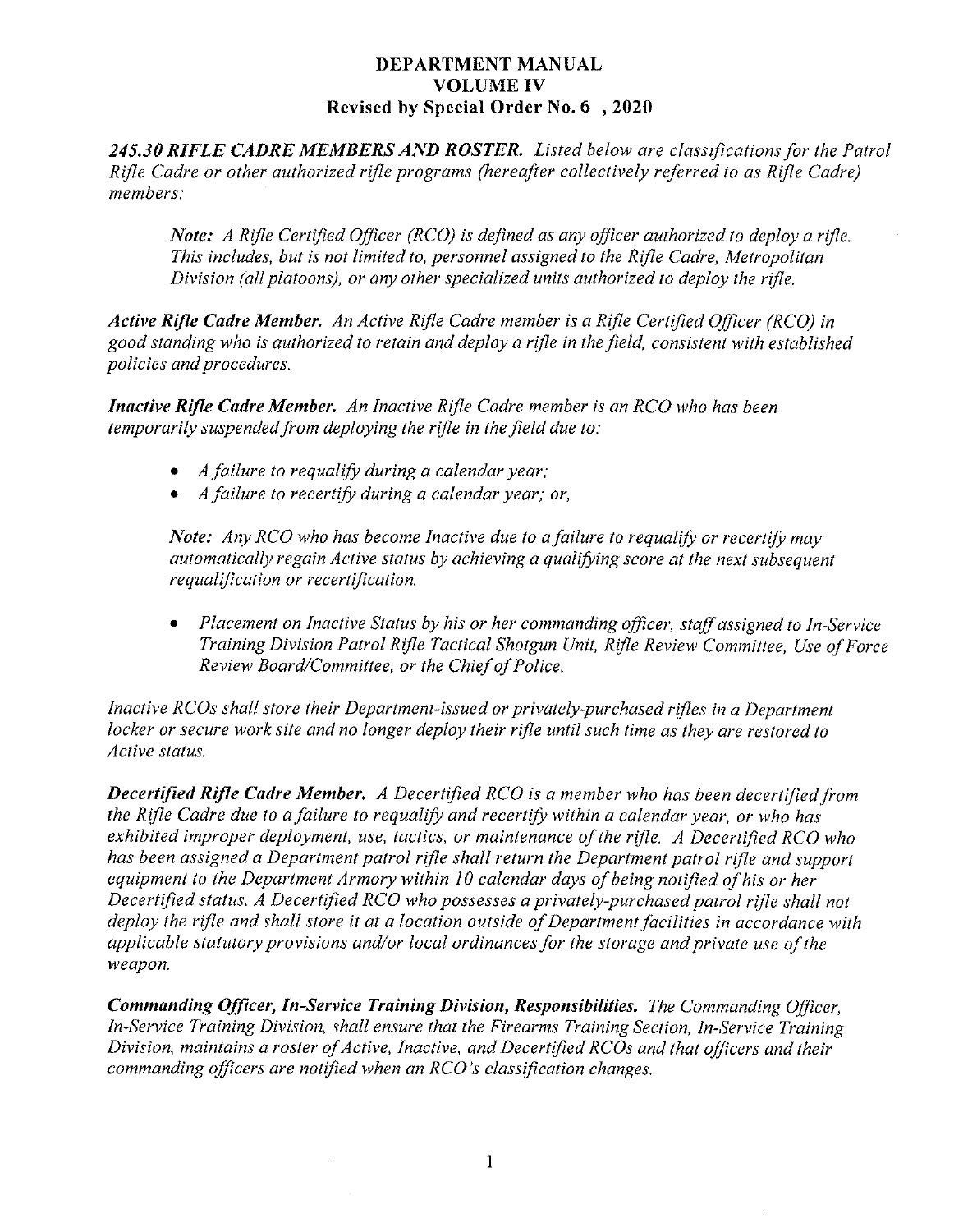*245.40 MINIMUM REQUIREMENTS FOR THE RIFLE CADRE. In order to be considered for an Active Rifle Certified Officer (RCO) in the Rifle Cadre, an RCO shall meet the below-listed minimum requirements:*

- *No final adjudication of Administrative Disapproval — Out of Policy for any discharge of a firearm, including a negligent discharge, within the past two years;*
- *Not currently under credibility-related duty restrictions issued by the Risk Management Executive Committee;*
- *No pattern of Failures to Qualify within the past five years; and,*
- *Successful and documented completion of the Rifle Manipulation Test.*

*At the time of entry level rifle training, sworn personnel shall be full-duty and cannot have any medical restrictions that would preclude them from full participation in the training.*

# **245.50 PATROL RIFLE STORAGE AND ACCESSIBILITY.**

*Officer's Responsibilities. Each Rifle Certified Officer (RCO) must use the rifle in the manner in which he or she was trained, while at all times adhering to the principle of Reverence for Human Life. Upon notification of being placed on Inactive status, an RCO shall store his or her rifle in a Department locker or secure work site and no longer deploy the rifle until he or she has been restored to Active status. Upon notification of being placed on Decertified status, an RCO issued a Department rifle shall return the Department-issued patrol rifle and support equipment to the Department Armory within 10 calendar days of being notified of his or her Decertified status. A Decertified RCO who possesses a privately-purchased rifle shall immediately store the rifle at his or her residence in a manner provided by applicable state and local laws, and shall not carry or store such rifle in any Department station, work site, vehicle, or in the field.*

*Department Patrol Rifles.* All on-duty **uniformed** *Active RCOs,* who are currently issued Department patrol rifles, shall secure their patrol rifles in their patrol vehicles, per Department policy. When operating Department motorcycles, all on-duty uniformed *RCOs* who are currently issued Department patrol rifles shall secure their patrol rifles on their Department motorcycles, if their motorcycles are so equipped, per Department policy.

All on-duty **non-uniformed** *Active RCOs* who are currently issued Department patrol rifles, shall have their patrol rifles readily available at their stations and work sites or in their Department vehicles or Department-authorized rental vehicles, per Department policy. Command and staff *RCOs* may *also* store their patrol rifles in their offices in secured storage units.

*Privately-Purchased Patrol Rifles.* On-duty uniformed and non-uniformed *Active RCOs* with privately-purchased patrol rifles **are expected** to have their patrol rifles available at their stations, work sites, or in their Department vehicles or Department-authorized rental vehicles, per Department policy. An *Active RCO* with a privately-purchased patrol rifle shall abide by the patrol rifle deployment criteria *(Department Manual Section 245.60), all applicable Department policies and procedures for the deployment and use of the patrol rifle, and the terms and conditions contained in the Agreement for Private Purchase of Patrol Rifle for Duty Use.*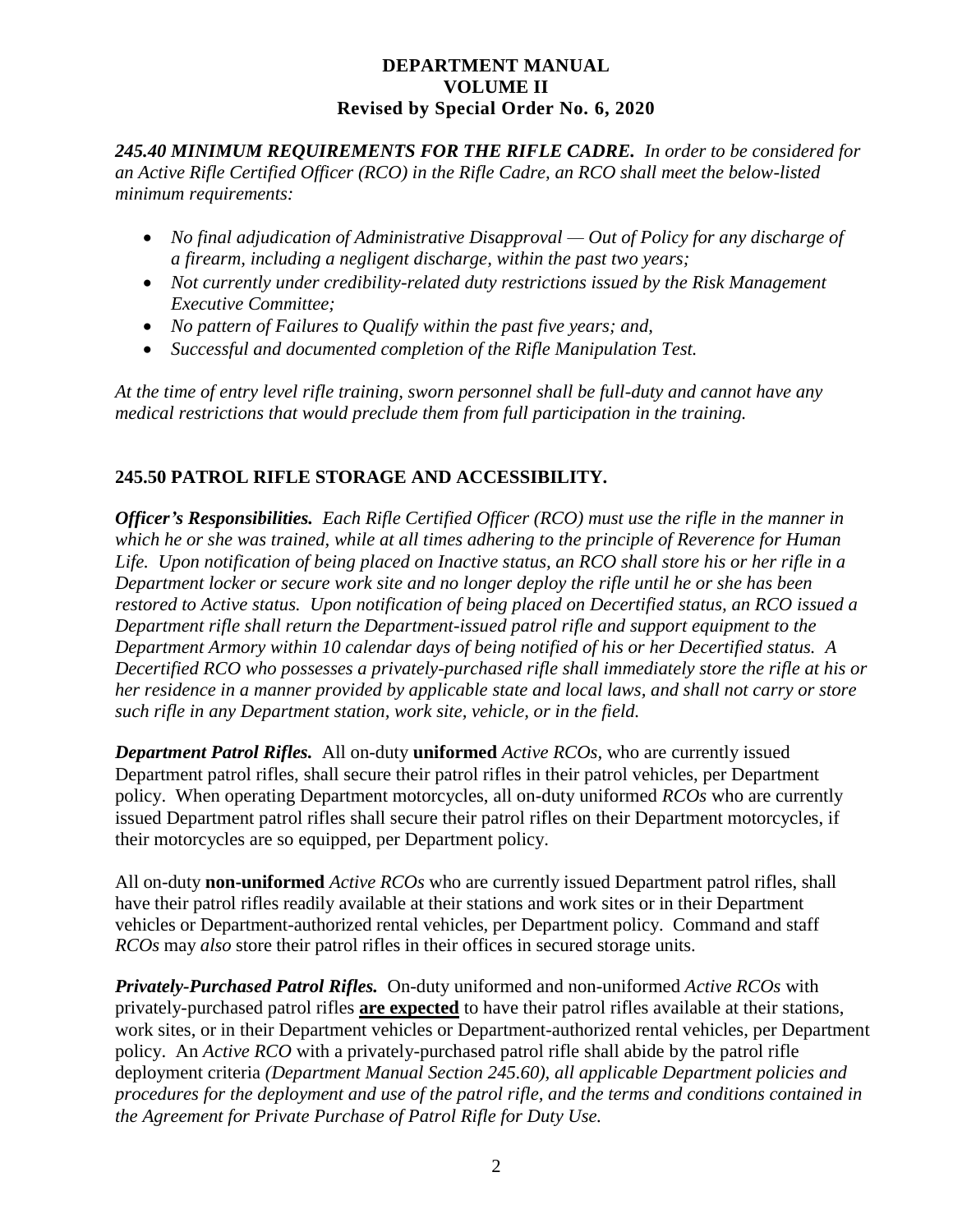**Exception:** When a privately-purchased patrol rifle cannot be securely stored at a work site, or a Department locker is unavailable, the privately-purchased patrol rifle may be stored at the RCO's residence in a manner consistent with applicable state and local laws. Once a secure work site or Department locker is available, an on-duty *Active RCO* is expected to secure his or her privatelypurchased patrol rifle at the work site or a Department locker. The privately-purchased patrol rifle shall not be stored inside a personal vehicle at a work site while on-duty, except for transporting it to and from duty/work/range. Rifle Certified Officers with assigned vehicles that have Home Garaging Authorities (e.g., Metropolitan Division and command officers) may store their privately-purchased patrol rifles inside their vehicle trunks, when properly garaged.

Note: An *RCO* with a privately-purchased patrol rifle shall be responsible for its maintenance. The Department will not be liable for a privately-purchased patrol rifle if it is damaged, lost or stolen from an RCO, while on-duty.

While off-duty, an RCO may continue to use his or her privately-purchased patrol rifle at authorized shooting areas or ranges and competitions.

Supervisor's Responsibilities. Supervisors shall conduct periodic inspections to ensure that all RCOs under their supervision, who are currently issued Department patrol rifles or who possess privately-purchased patrol rifles, comply with Section 4/245.50 of the Department Manual.

Commanding Officer's Responsibilities. All commanding officers shall ensure adherence to the established protocols delineated for patrol rifle accessibility.

245.60 DEPLOYMENT OF THE PATROL RIFLE AND SLUG AMMUNITION. Qualified Patrol Rifle (PR) or Slug Shotgun Ammunition (SSA) personnel may deploy their firearms in field operations, in accordance with Department Manual Sections 3/610.17, Deployment of the Patrol Rifle, and 3/611.60, Deployment of Slug Ammunition. Slug Ammunition may be deployed as is determined to be necessary. Personnel, however, must be able to articulate the specific tactical circumstances that warrant drawing, exhibiting and deploying the  $PR$  or  $SSA$  as opposed to a handgun.

Communications Division's Responsibilities. Upon receiving a "Code Robert" request, Communications Division personnel shall:

- Broadcast an all units "Code Robert-PR" or "Code Robert-Slug" and the location of the request;
- Assign the call to a PR or SSA equipped unit; and,
- Assign a supervisor to respond.

Inmost cases, the frequency should remain on stand-by until the incident is resolved, or the units move to a tactical frequency.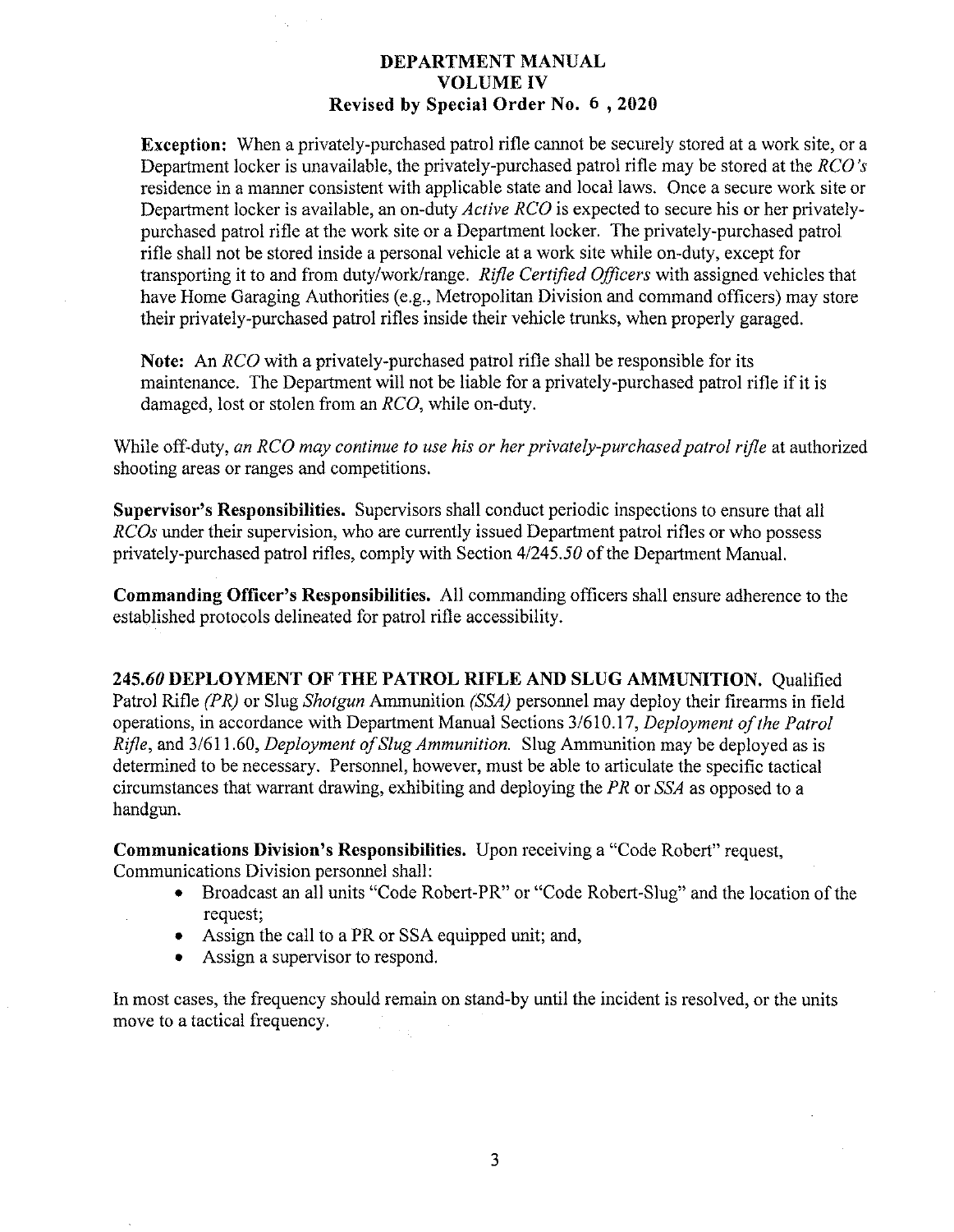Responsibility of Personnel Equipped with a Patrol Rifle or Slug Ammunition. Only personnel who are PR or  $SSA$  trained and certified are authorized to deploy the PR or  $SSA$  in the field. Personnel who are equipped with the PR or SSA shall respond to those requests for a PR or SSA, as assigned.

## Supervisor's Responsibilities. A supervisor shall:

- Respond to each "Code Robert" request and take charge of the tactical incident;
- $\bullet$  Determine if the incident is within the capability of the unit(s) at scene or if Special Weapons and Tactics (SWAT) Team should be requested; and,
- Make the necessary notifications and follow existing Department policies and procedures if a firearm is discharged.

Watch Commander's Responsibilities. Each patrol and traffic watch commander shall ensure that:

- *Patrol Rifle* and SSA equipment is available at all times for response to a field incident;
- *Patrol Rifle* and SSA trained personnel are deployed on each watch;
- A "PR" or "SSA" notation is made on the Daily Work Sheet, Form 15.26.00, and on the Area Command Center Mobile Field Force roster indicating the units which are deployed with a PR and/or SSA; and,
- A supervisor is dispatched to all "Code Robert" requests.

Commanding Officer's Responsibilities. Commanding officers shall maintain a current list of officers within their command who are trained and certified to deploy the PR and/or SSA. This roster may be obtained from *In-Service* Training Division.

In-Service Training Division's Responsibilities. In-Service Training Division is responsible for maintaining rosters of the PR and SSA Cadres that will indicate whether trained and certified personnel are Active, Inactive, or Decertified. Certified personnel are those who have successfully passed training and comply with the required qualification schedules.

# 245.70 DECERTIFICATIONAND RESTORATION PROCEDURES FOR THE RIFLE

**CADRE.** The process of decertification typically begins by reclassification of the Rifle Certified Officer's (RCO) status to Inactive, notification to the RCO, and referral of the RCO to the Rifle Review Committee (RRC).

Authority to Change Status. An RCO's status can be reclassified to Inactive and he or she can be referred to the RRC for Decertification by any of the following:

- Any commanding officer  $(CO)$ ;
- The Use of Force Review Committee/Board;
- Staff assigned to In-Service Training Division Patrol Rifle Tactical Shotgun Unit;
- Rifle Review Committee; or,
- The Chief of Police.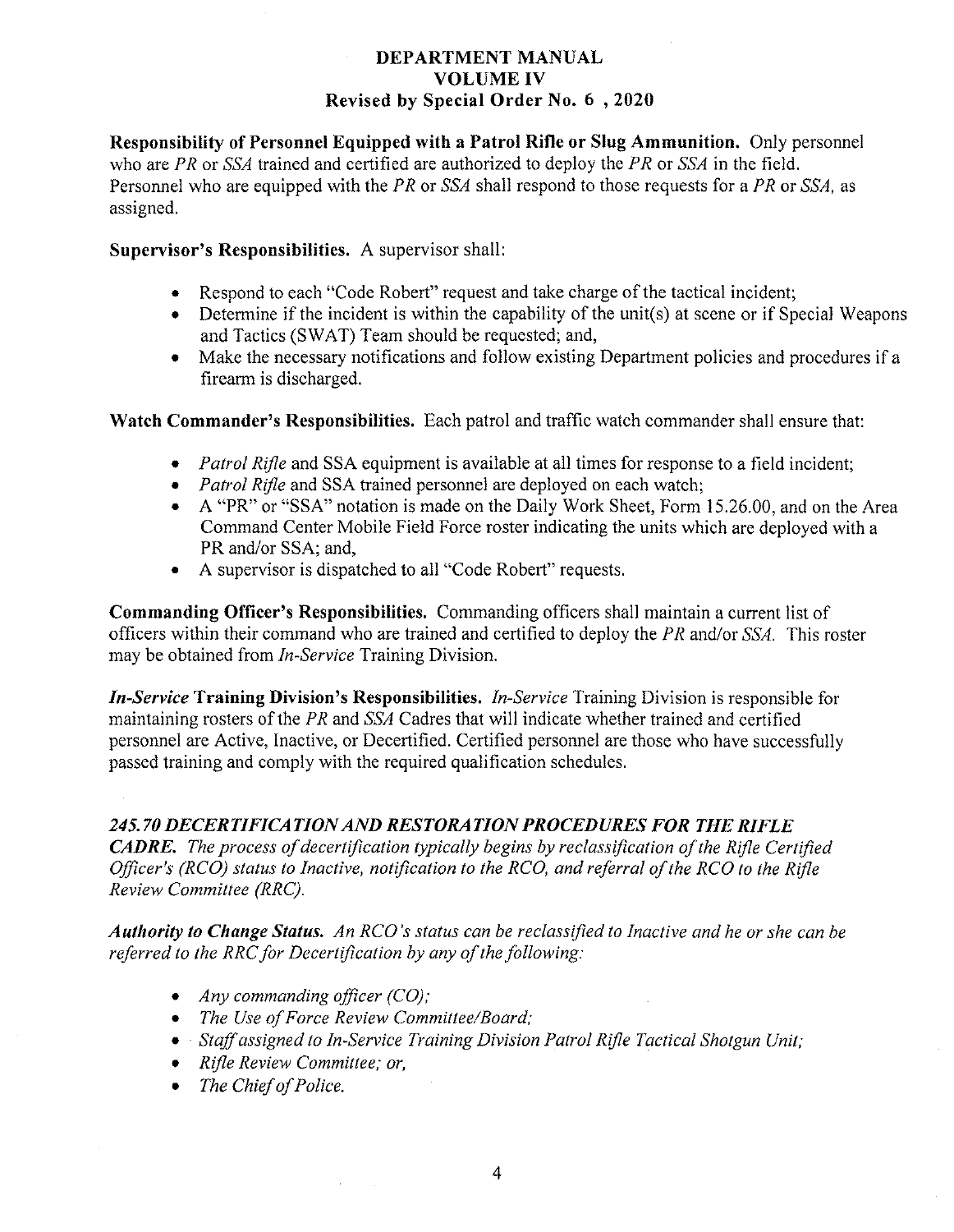Exception: If exigent circumstances exist, such as an RCO's failure to qualify, or an egregious departure from the Rifle Cadre's procedures or Department policy, the RRC or Chief of Police can immediately decertify an RCO to protect other officers, RCOs, or the community. The RRC shall review and maintain a list of all RCOs who have been decertified.

### Decertification Procedures.

Decertification Criteria. An RCO may be classified as Inactive and referred to the RRC for Decertification consideration under the following circumstances:

- The RCO no longer meets the Rifle Cadre minimum requirements;
- The RCO has failed a recertification and a requalification within a calendar year;
- The RCO has an unintentional non-tactical or unintentional tactical discharge;
- The RCO has exhibited improper deployment, use, tactics, or maintenance of the rifle;
- During any stage of the Categorical Use of Force investigation process including, but not limited to:
	- o A 72-Hour Brief
	- o The Use of Force Review Board (UOFRB) following the adjudication of any Categorical Use of Force (CUOF); or,
	- $o$  During the Chief's final review of the CUOF investigation.

Note: Referrals to the RRC from the UOFRB or a commanding officer are not limited to incidents or actions involving a rifle. Any action that causes the UOFRB or commanding officer to believe an officer can no longer responsibly maintain or deploy a rifle can cause an RCO to be recommended to the RRC for Decertification consideration.

- The RCO unnecessarily jeopardizes the safety of other officers, other RCOs, or the community;
- The RCO acts in a manner that deviates from Department policy, tactics, or established guidelines; or,
- The RCO displays considerably poor judgement.

Notifications. When an RCO's status is being reclassified to Inactive and he or she has been referred to the RRC for a determination, he or she shall be verbally notified by the referring person/entity. Subsequently, the referring person or entity shall notify the RRC and the Commanding Officer, In-Service Training Division, via an Intradepartmental Correspondence, Form 15.02.00, of the circumstances causing the officer to be placed on the Inactive list. The referring person or entity shall also identify and attach any supporting documents, video, or other material that may help the RRC review the incident. A copy of the Intradepartmental Correspondence shall be provided to the RCO.

Failure to Qualify. An RCO who fails one Patrol Rifle recertification or one Patrol Rifle requalification during his or her assigned period will be placed on the Inactive list. The Inactive RCO must achieve a qualifying score during the next subsequent recertification or requalification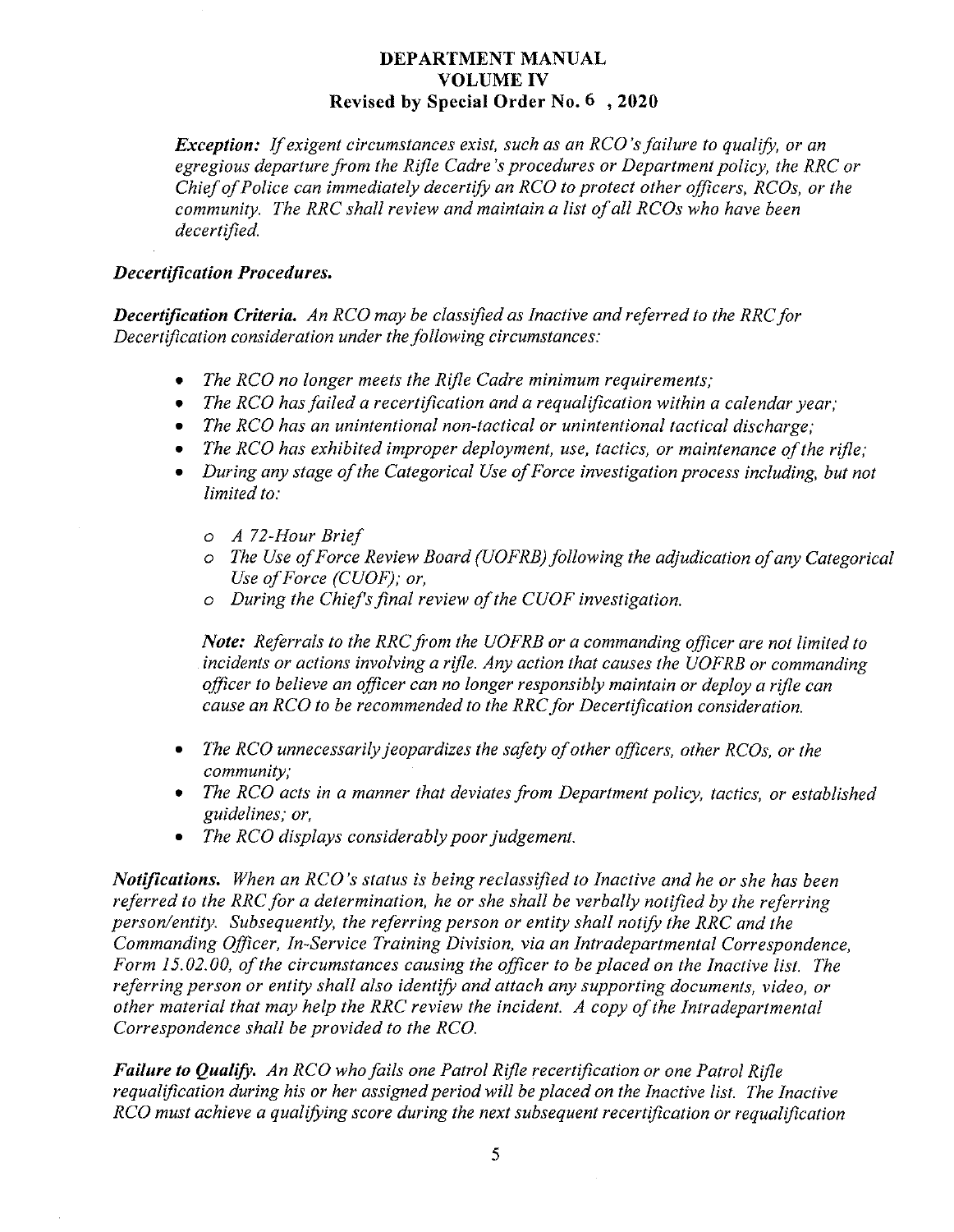cycle in order to be placed back on Active status. An RCO who fails one Patrol Rifle recertification and one Patrol Rifle requalification within a calendar year during his or her assigned period will be placed on the Inactive list and referred to the RRC for decertification.

Military Service or Injured on Duty Exemptions from Patrol Rifle Qualification. When an RCO has been deployed for military service or has been Injured on Duty (IOD) during the requalification and recertification periods, he or she shall provide military orders or medical documentation to his or her training coordinator and CO, indicating that he or she will be activated for military duty or is on IOD status during the requalification and recertification periods, so as to be exempt from being considered Decertified. A Department-issued patrol rifle shall be stored at a Department Armory, while a privately-purchased patrol rifle may be stored at an RCO's residence during military service or IOD status. Once the RCO has returned from military service or IOD, the RCO shall immediately notify his or her training coordinator and  $CO$ , so as to schedule requalification and recertification training, as soon as practicable. Rifle Certified Officers who have not recertified for over one year due to military service or IOD status will be placed on the Inactive list and shall not deploy their rifle in the field until they have been restored to Active status.

Privately-Purchased Patrol Rifles and Resignation, Retirement, Transfer to Another Law **Enforcement Agency, or Departure from the Department.** When a privately-purchased patrol rifle RCO resigns, retires, transfers to another law enforcement agency, or departs from the Department, the privately-purchased patrol rifle will be retained by the purchasing individual and is legally the property of the owner. Ownership and transfer of the patrol rifle will be governed by the laws that apply to civilian-owned assault weapons.

Commanding Officer's Responsibilities. Commanding Officers shall monitor the roster of Active RCOs and ensure that those not on the Active list do not deploy rifles in the field. Upon notification that an RCO has become Inactive or Decertified, the concerned CO shall ensure that the RCO is immediately notified and that the appropriate measures are taken to secure the rifle.

Upon notification that an RCO under his or her command has become Decertified from the Rifle Cadre, a CO shall ensure that any Department-issued patrol rifle and support equipment is returned to the Department Armory within 10 calendar days of the RCO being notified of the Decertified status. A CO shall ensure any privately-purchased patrol rifle be stored at the RCO's residence immediately.

If any employee observes an RCO misuse the rifle in a manner that unnecessarily jeopardizes the safety of the community, other officers, or himself or herself, or any action that is in substantial deviation from Department policy, tactics, or established guidelines; or displays a serious lack of good judgement, the employee shall immediately noti.) the concerned employee's CO. After a review of the singular incident or pattern of conduct, the employee's CO, if warranted, shall temporarily place the employee on Inactive status and recommend a review by the RRC. The CO shall immediately notify) the employee that he or she has been placed on Inactive status. The CO shall notify the RRC and the Commanding Officer, In-Service Training Division, via an Intradepartmental Correspondence, Form 15.02.00, of the circumstances causing the officer to be placed on the Inactive list and also identify or attach any supporting documents, video, or other material that may help the RRC review the incident. The Intradepartmental Correspondence shall